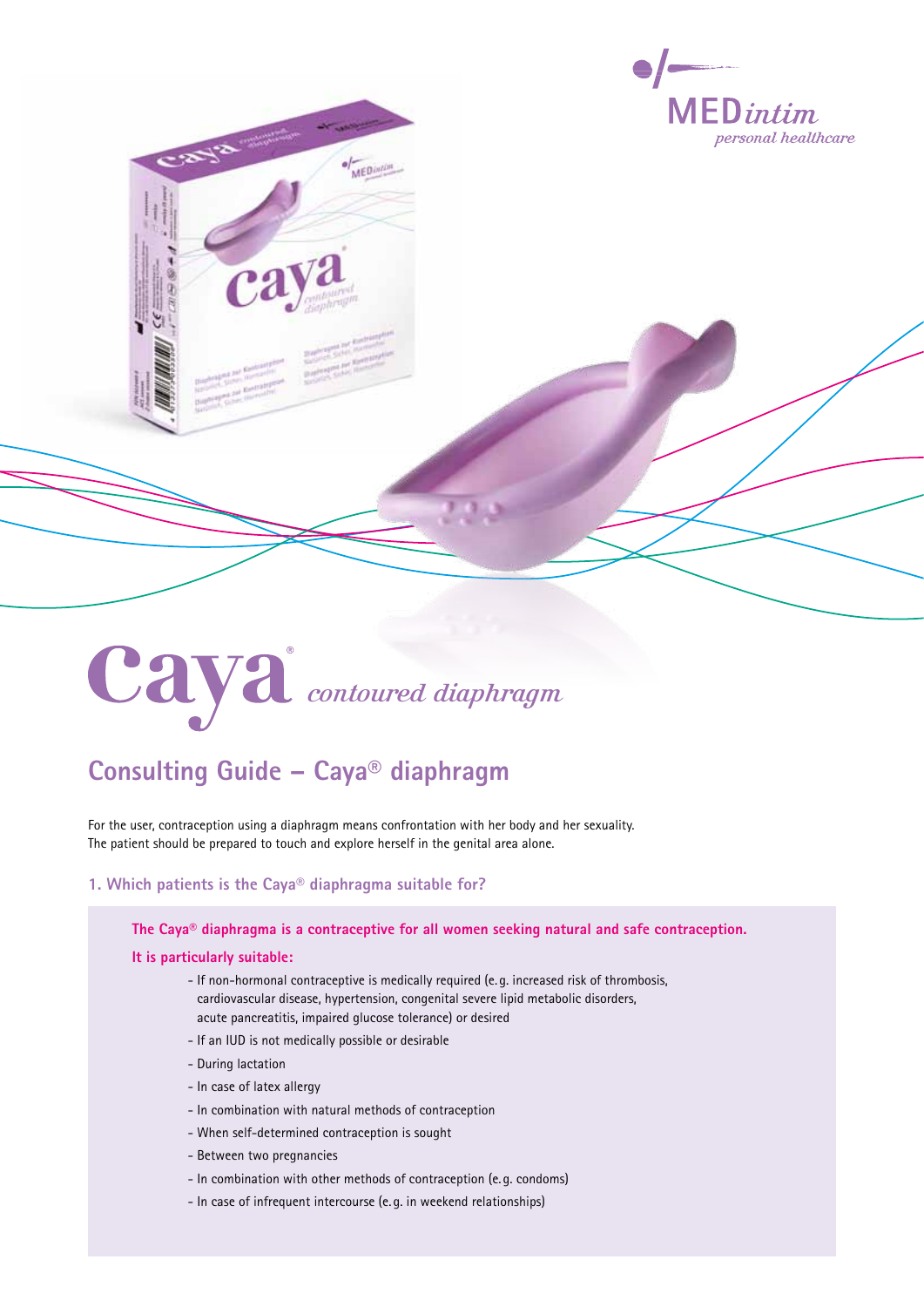

### **2. If required, contraindications can be excluded by a gynaecological examination. Proceed as follows:**

- 1. Palpate the inside of the symphysis and the cervix of the patient. They should not show any anatomic changes such as decensus uteri or absence of a retropubic space (see box "Contraindications").
- 2. Insert the patient's **Caya®** diaphragm. It should completely cover the cervix and be "anchored" between the posterior fornix and the niche on the pubic bone. Let the patient feel the correct seating with her finger.
- 3. The **Caya®** diaphragm must not exert pressure or be perceived as an unpleasant foreign object.
- 4. Vaginal self-examination is recommended. It helps the user to get acquainted with the anatomical structures in her vagina (cervix, retropubic niche). The user should first learn to feel her cervix and symphysis with one or two fingers (index and middle finger). This is necessary to control the proper intravaginal seating of the **Caya®** diaphragm after insertion.

The need for size determination as in the classic diaphragm is obviated. The **Caya®** diaphragm is available in one size and fits most women (corresponding to traditional diaphragm sizes of 65, 70, 75 or 80 mm).

## **Contraindications**

#### **Absolute contraindications**

- Application in the first 6 weeks after childbirth
- If previously diaphragms of size 60 mm or 85 mm and larger have been used
- Acute or chronic-recurrent urinary tract infections
- Infections of the genital organs and the true pelvis
- Pronounced descensus uteri and vaginae
- Cystocele with obliteration of the retropubic niche in the vagina
- Weakly formed or absent retropubic niche

#### **Relative contraindications**

- Marked and / or fixed retroversion/retroflexion
- Psychological or somatic difficulties with the application

#### **In which sizes is the Caya® diaphragm available?**

The **Caya®** diaphragm is available in **one size** that fits most women. Thanks to its special anatomical and ergonomic shape this size fits women who had sizes from 65 to 80 mm (inclusive) of conventional diaphragms.

#### **Must a contraceptive gel be used?**

It is recommended that you always use the **Caya®** diaphragm together with a contraceptive gel (e. g. **Caya®** gel). Use of a contraceptive gel demonstrably increases the reliability of the diaphragm method.

#### **What to do in case of repeated sexual intercourse?**

In case of repeated intercourse or when the **Caya®** diaphragm was inserted more than 2 hours before coitus, additionally gel must be introduced deeply into the vagina with an applicator, in front of the diaphragm, without removing the **Caya®** diaphragm before.

#### **How is the diaphragm is cleaned and stored?**

After removal from the vagina, the **Caya®** diaphragm is rinsed with water and soap and dried in the open case. The **Caya®** diaphragm should be stored in the provided case to protect it against external influences.

#### **How long can the Caya® be used?**

The **Caya®** diaphragm is reusable. It can be used for **2 years** from the first application.